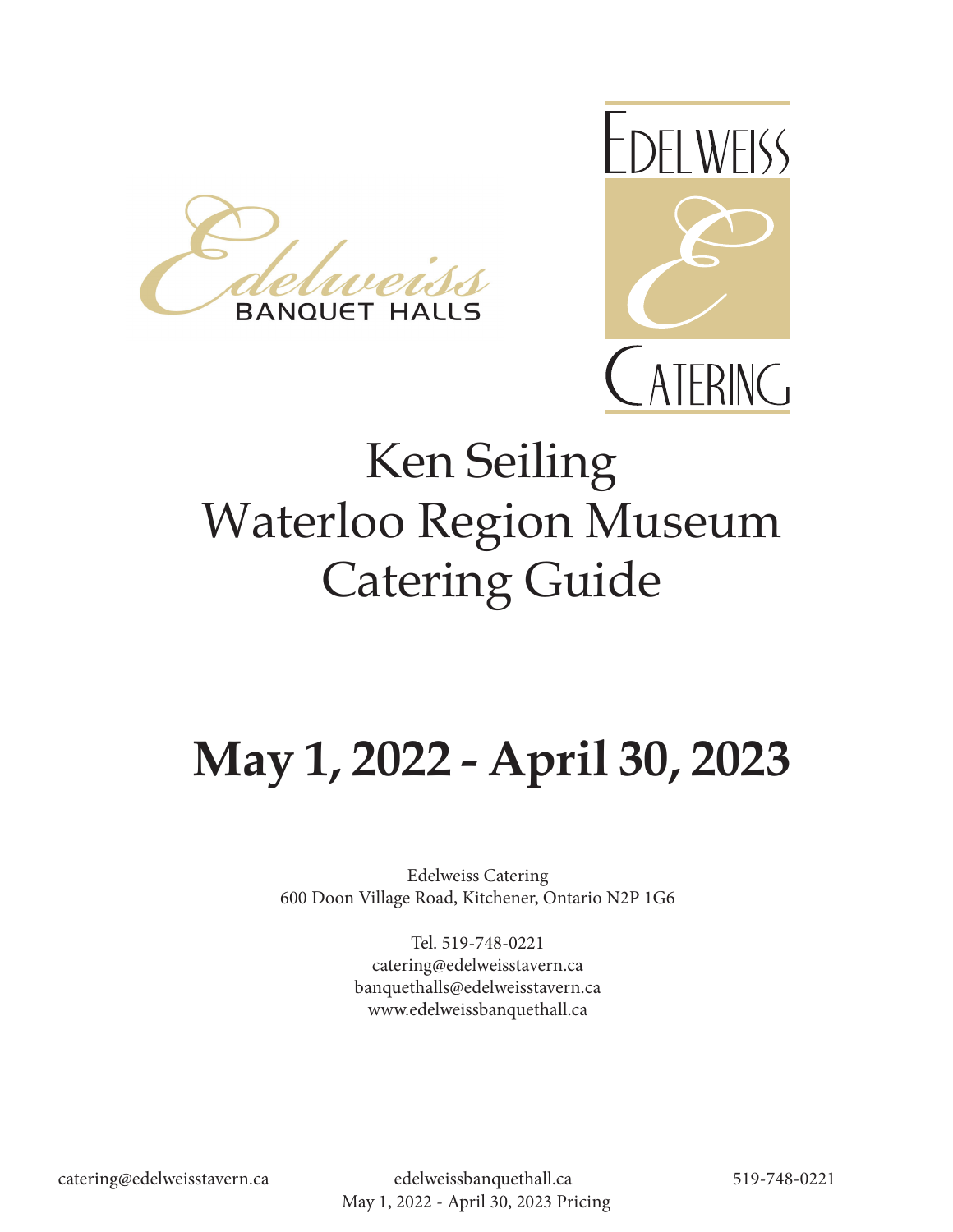# **Breakfast Packages** Edelweiss Catering

## **CONTINENTAL BREAKFAST** \$8.00 per person + HST

- Assorted Pastries: Muffins (1 per person) and Danishes (1 per person)
- Butter
- Coffee & Tea

Coffee & Tea

### **EExecutive xecutive CContinental ontinental Breakfast reakfast**

- Assorted Pastries: Muffins (1 per person) and Danishes (1 per person)
- Butter
- Fruit Platter Bottled Juices: Orange, Cranberry, Apple

### **KECUTIVE HOT BREAKFAST BUFFET** \$16.75 per person + HST

- Scrambled Eggs
- Bacon (2 per person) Home Fries
- Sausage (2 per person) Danishes (1 per person) Coffee & Tea

## **BREAKFAST SANDWICH**

 English Muffin with egg, bacon and cheese 10 Order Minimum

# **A-CARTE**

- Bottled Juice \$2.25 + HST
- Water Service \$0.60 + HST
- $\bullet$  Bagel with cream cheese & jam on side  $$1.35$  +HST
- Coffee & Tea Service 2 cups per person \$3.00 +HST
- $\bullet$  Coffee & Tea Refresh \$1.80  $_{\rm HST}$
- $\bullet$  Muffin with butter \$2.90 + HST

 $$6.00$  each  $_{\rm +HST}$ 

#### **Ordering**

Minimum order for all catering jobs is \$75.00 per order before taxes and delivery. Orders and changes to orders must be made 2 business days prior to the job date and time. If orders or changes are needed less than 2 business days in advance, please EMAIL AND CALL 519-748-0221 and ask to speak to the catering department. We will try and make accomodations at that time and additional fees may apply.

#### **Allergies**

Allergies can be accomodated if ordered in advance. Additional fees may apply.

#### **Paper or China Service**

Paper service is included in all orders. China service is available at an additional cost dependant on what is required.

#### **Servers**

Servers for your event are vailable for an additional fee.

#### **Delivery**

All orders are subject to delivery fees. Orders in Kitchener are \$15.00+hst. Orders in Waterloo or Cambridge are \$20.00+hst per order. If we need to return to pick up equipment an addtional delivery fee will be charged.

catering@edelweisstavern.ca edelweissbanquethall.ca 519-748-0221



 $|\$12.50$  per person + HST 10 Person Minimum

15 Person Minimum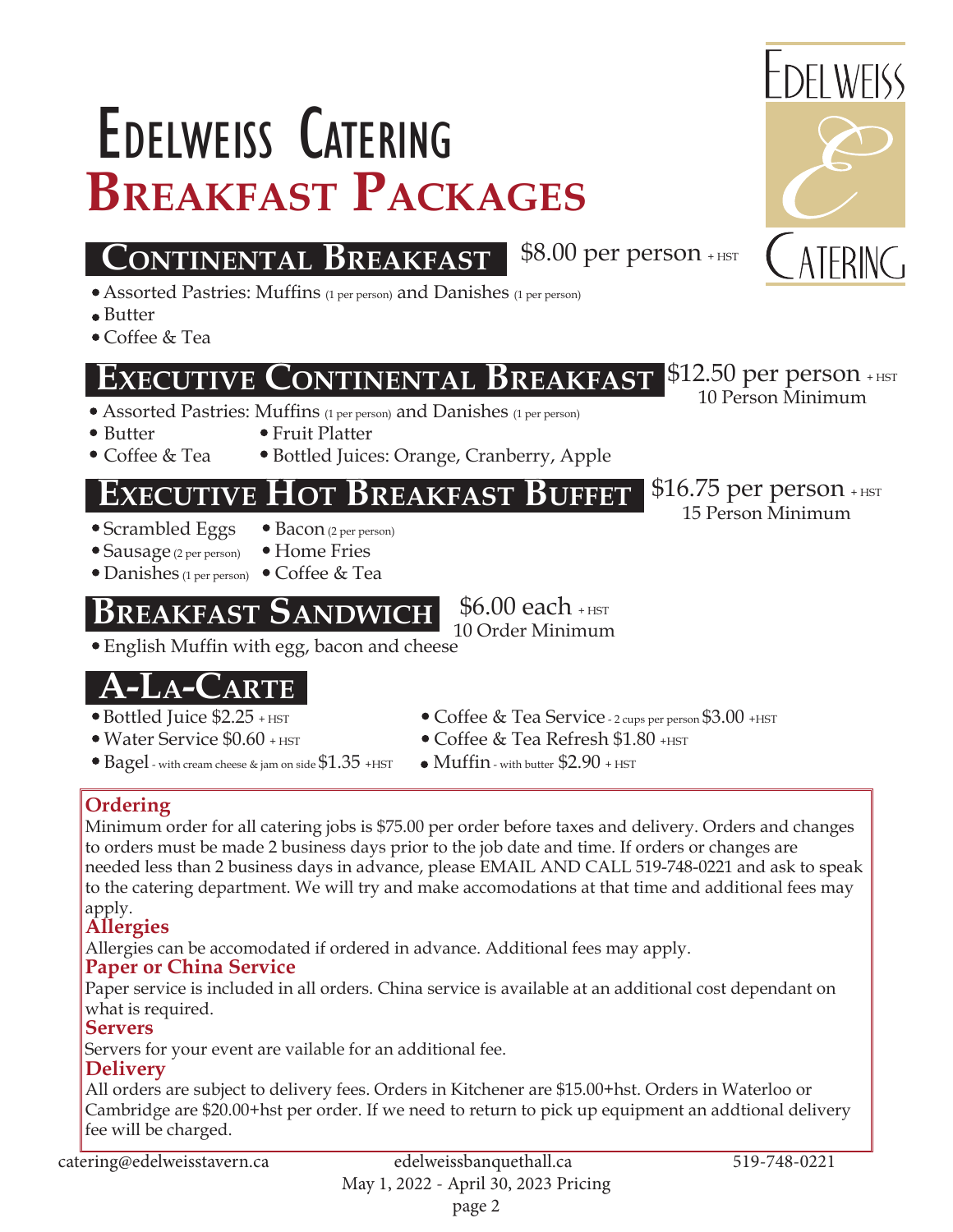# PLATTERS Edelweiss Catering



# **CHEESE & CRACKER PLATTER**

Assorted bite sized cheeses, including cheddar, Swiss and marble cheese. Served with an assortment of gourmet crackers.

**Small \$34.00 Serves 8 to 12 people**

**Medium \$64.00 Serves 17 to 23 people**

**Large \$90.00 Serves 26 to 34 people**

### **EGETABLE PLATTER**

An assortment of the following: carrots, mixed peppers, celery, tomatoes, cucumbers and broccoli. Served with dip.

|        | tomatocs, cucumbers and broccom. Derved v |
|--------|-------------------------------------------|
| Small  | \$37.50 Serves 8 to 12 people             |
| Medium | \$70.00 Serves 17 to 23 people            |
| Large  | \$99.00 Serves 26 to 34 people            |

## **FRESH FRUIT PLATTER**

A delicious selection of seasonal fresh fruit which may include oranges, blueberries, strawberries, watermelon, pineapple, grapes, kiwi, cantaloupe and honeydew melon.

**Small \$37.50 Serves 8 to 12 people Medium \$70.00 Serves 17 to 23 people Large \$99.00 Serves 26 to 34 people**

# **Dessert Platter**

An assortment of irresistible squares, including brownies, cheesecakes, cake squares and many more.

**Small \$37.50 Serves 8 to 12 people Medium \$70.00 Serves 17 to 23 people Large \$99.00 Serves 26 to 34 people**

#### HST will be added to all tray prices

*See ordering, allergy, paper/china and delivery information on pages 2 & 6*

catering@edelweisstavern.ca edelweissbanquethall.ca 519-748-0221 May 1, 2022 - April 30, 2023 Pricing page 3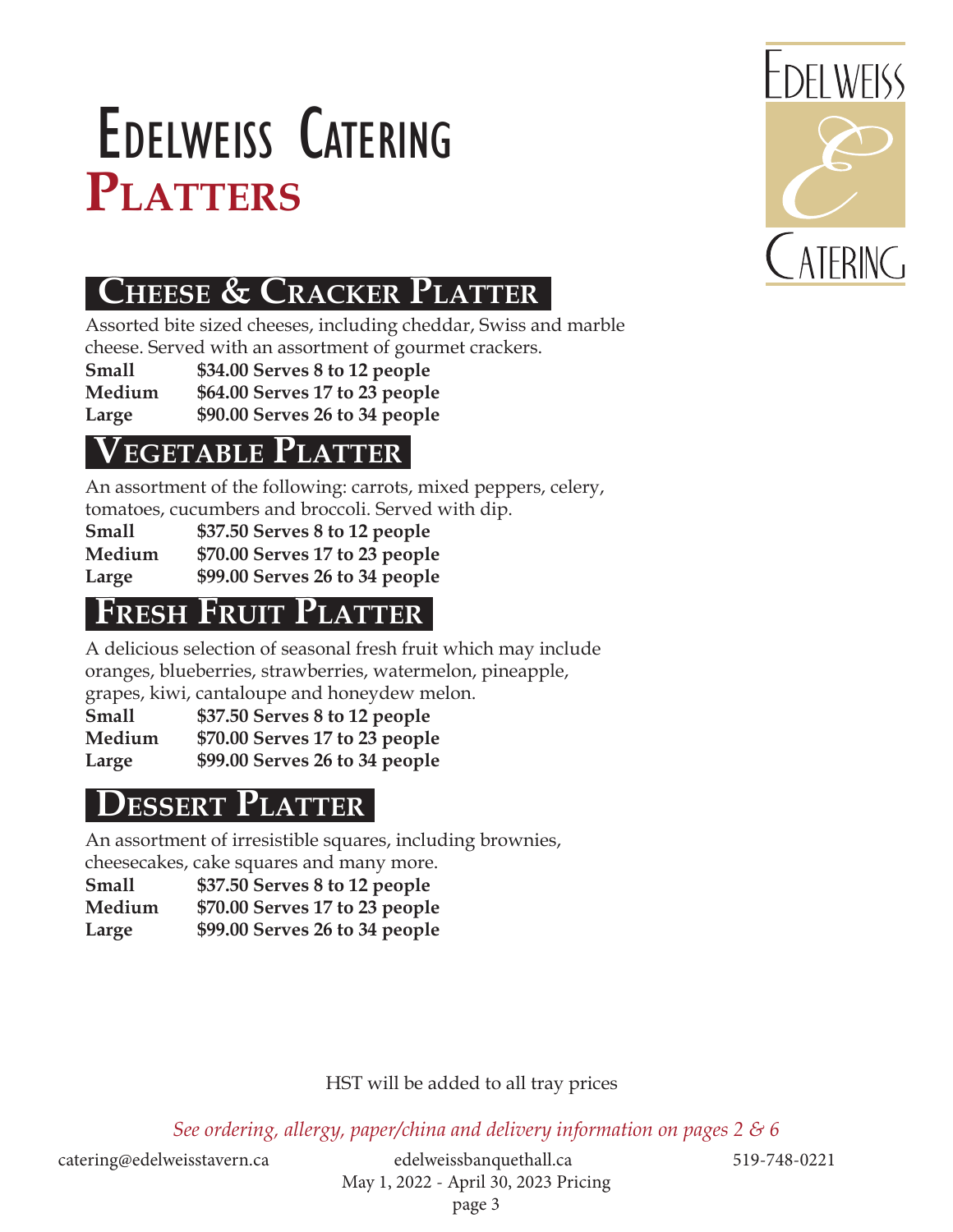# **Sandwich and Wrap Platters** Edelweiss Catering

All platters are served assorted, individual per person requests are not permitted.

### **DELUXE SANDWICHES** \$6.25 per sandwich +HST

Includes a variety of the following, served on white and whole wheat bread, cut into 1/4's: **\*Vegetarian options provided only upon request\***

- Black Forest Ham Roast Beef Roasted Turkey
	-
- 
- Salami Egg Salad Tuna Salad **\*Vegetable & Hummus - Only upon request**

### **PREMIUM SANDWICHES**

 $$9.25$  per sandwich  $_{\text{HST}}$ 

Includes a variety of the following, served on an assortment of Bagnat Buns:

**\*Vegetarian and Egg Salad options provided only upon request\***

**Black Forest Ham** - Swiss cheese, honey mustard and lettuce

**Roast Beef** - Havarti cheese, horseradish mayo and lettuce

**Roasted Turkey** - Cheddar cheese, pesto mayo and lettuce

**Salami** - Cheddar cheese, dill pickles, dijon mustard and lettuce

**\*Egg Salad** - dill pickles and lettuce - **Only upon request**

**\*Vegetable & Hummus** - Avocado, jalapeno Havarti cheese and veggies - **Only upon request**

# **EXECUTIVE SANDWICHES** \$10.50 per sandwich +HST

Includes a variety of the following:

#### **\*Vegetarian options provided only upon request\***

**Grilled Beef Tenderloin Ciabatta** - Cajun mayo, Havarti cheese and red onion

**Grilled Chicken Ciabatta** - Pesto mayo, Swiss cheese and roasted red pepper

**Ham & Cheese Focaccia** - Dijon mayo, jalapeno Havarti cheese and pickle

**Cranberry Turkey Ciabatta** - Cranberry mayo and brie cheese

**\*Vegetarian Ciabatta** - Hummus, avocado, jalapeno Havarti cheese and veggies - **Only upon request**

 $\textbf{T}$ ORTILLA  $\textbf{W}$ RAPS \$10.75 per wrap +HST

Includes a variety of the following:

#### **\*Vegetarian options provided only upon request\***

- **BBQ Steak**  Beef, mixed bell peppers, white onion, BBQ sauce, lettuce and mixed cheese
- **Chicken Caesar** Chicken, bacon, parmesan, Caesar dressing, lettuce and mixed cheese
- **Buffalo Chicken** Buffalo chicken, bacon, ranch, tomatoes, green onion, lettuce and mixed cheese
- **Roasted Turkey Wrap** Turkey, tomatoes, cajun spice, mayo, lettuce and mixed cheese

 **\*Vegetable & Hummus** - Tomato, cucumber, sprouts(when available ), peppers, red onion, hummus, lettuce and mixed cheese - **Only upon request**

*See ordering, allergy, paper/china and delivery information on pages 2 & 6*

catering@edelweisstavern.ca edelweissbanquethall.ca 519-748-0221 May 1, 2022 - April 30, 2023 Pricing page 4

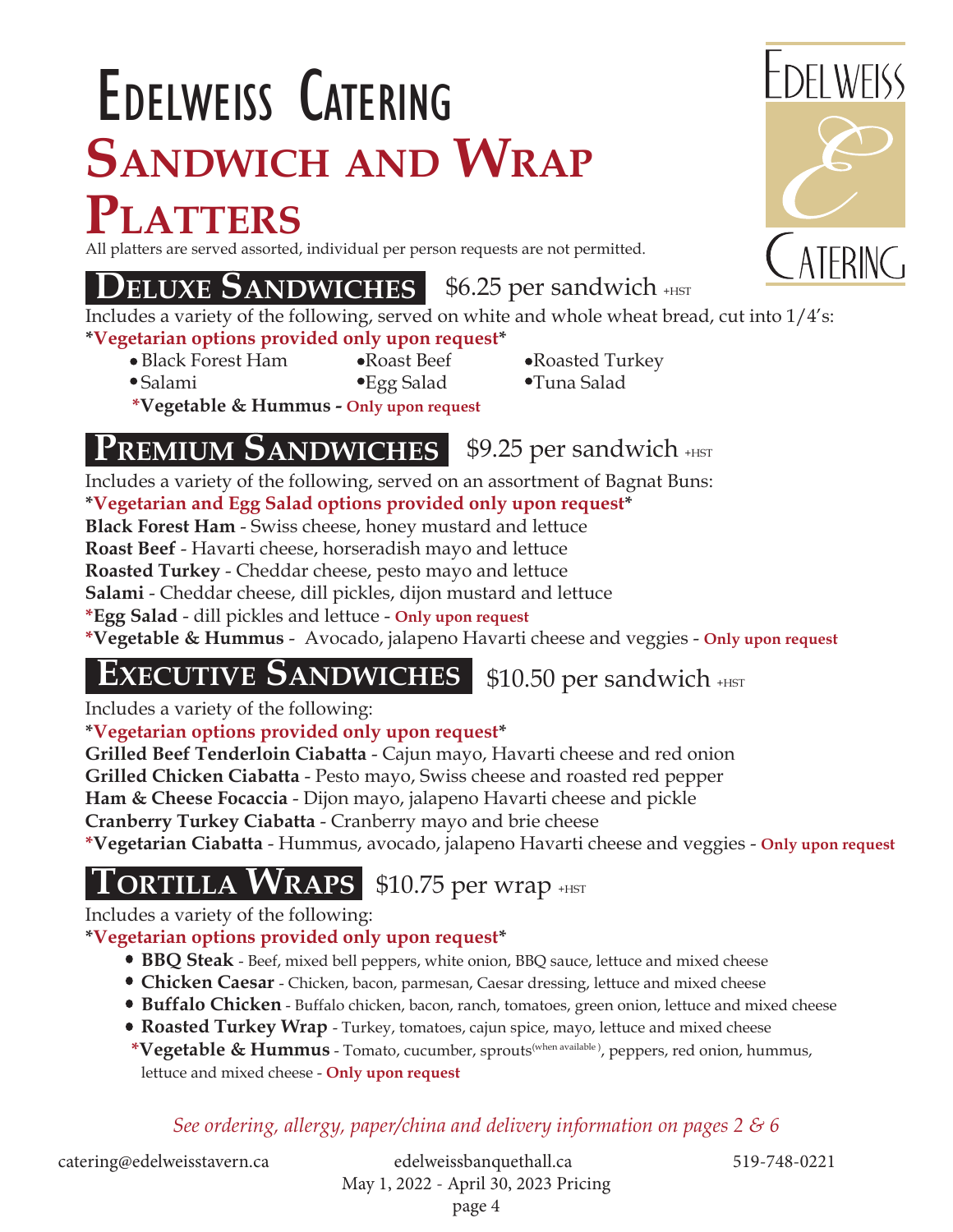# Edelweiss Catering **Cold Lunch Packages**

Available for groups of 15 or more

**\*Vegetarian options provided only upon request**\*

# **#1 \$14.25 Per Person +HST #2 \$15.25 Per Person +HST**

- Premium Sandwiches
- Vegetable Platter
- Cookie Platter
- Assorted Canned Pop

### **#3 \$15.25 Per Person +HST #4 \$15.25 Per Person +HST**

- Assorted Wraps
- Vegetable Platter
- Cookie Platter
- Assorted Canned Pop

## **5.75 PER PERSON +HST**

- Assorted Executive Sandwiches
- Assorted Wraps
- Vegetable Platter
- Cookie Platter
- Assorted Canned Pop
- Assorted Executive Sandwiches
- Vegetable Platter
- Cookie Platter
- Assorted Canned Pop

- Assorted Premium Sandwiches
- Assorted Wraps
- Vegetable Platter
- Cookie Platter
- Assorted Canned Pop

### **SSalads Per Person**

- Garden Salad \$6.25 +HST
- $\bullet$  Caesar Salad \$8.25  $+$ HST
- Greek Salad \$8.25 +HST
- $\bullet$  Coleslaw \$2.75  $+$ HST
- Sweet Onion Macaroni Pasta Salad \$3.25 +HST

*See ordering, allergy, paper/china and delivery information on pages 2 & 6*

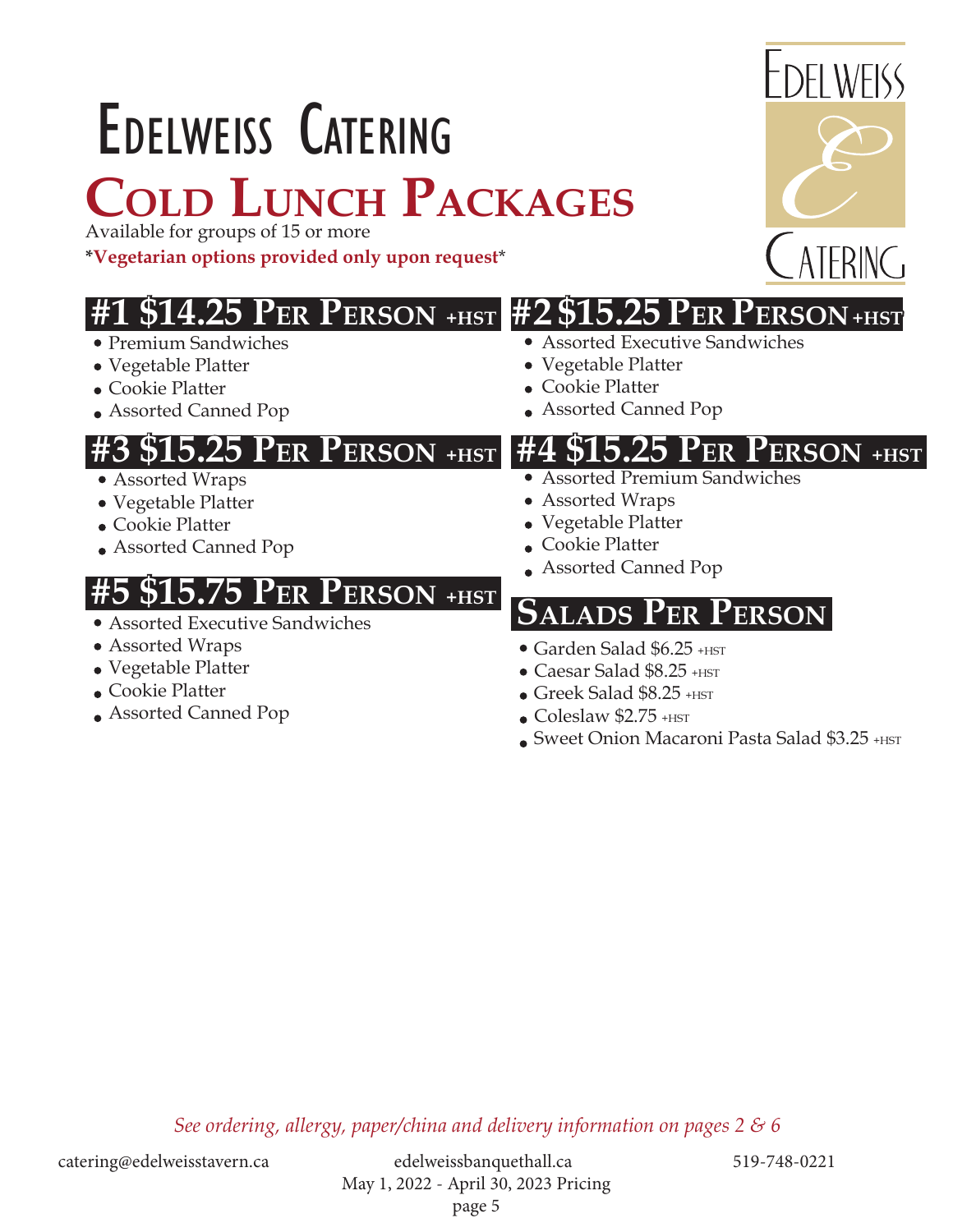# Edelweiss Catering **Hot Lunch Packages Available Plated or Buffet**

Available for groups of 20 or more Based on one portion of protein per person Dinner pricing available upon request

# **#1 \$23.75 Per Person +HST #2 \$23.75 Per Person +HST**

- Chicken Breast in Portabella Mushroom Sauce
- Daily Potato
- Seasonal Vegetable OR Garden Salad
- Cookies
- Canned Pop

- Pork Tenderloin Schnitzel
- Mashed Potatoes
- Seasonal Vegetable OR Sauerkraut
- Cookies
- Canned Pop
- Vegetable Pasta Primavera
- Chicken on the side
- Garden Salad OR Caesar Salad
- Cookies
- Canned Pop

# **#3 \$23.75 Per Person +HST #4 \$27.00 Per Person +HST**

- Chicken Breast in Portabella Mushroom Sauce
- 1/2 piece of Schnitzel
- Daily Potato
- Seasonal Vegetable OR Garden Salad
- Cookies
- Canned Pop

### **Ordering**

Minimum order for all catering jobs is \$75.00 per order before taxes and delivery. Orders and changes to orders must be made 2 business days prior to the job date and time. If orders or changes are needed less than 2 business days in advance, please EMAIL AND CALL 519-748-0221 and ask to speak to the catering department. We will try and make accomodations at that time and additional fees may apply.

### **Allergies**

Allergies can be accomodated if ordered in advance. Additional fees may apply.

#### **Paper or China Service**

Paper service is included in all orders. China service is available at an additional cost dependant on what is required.

#### **Servers**

Servers for your event are vailable for an additional fee.

### **Delivery**

All orders are subject to delivery fees. Orders in Kitchener are \$15.00+hst. Orders in Waterloo or Cambridge are \$20.00+hst per order. If we need to return to pick up equipment an addtional delivery fee will be charged.